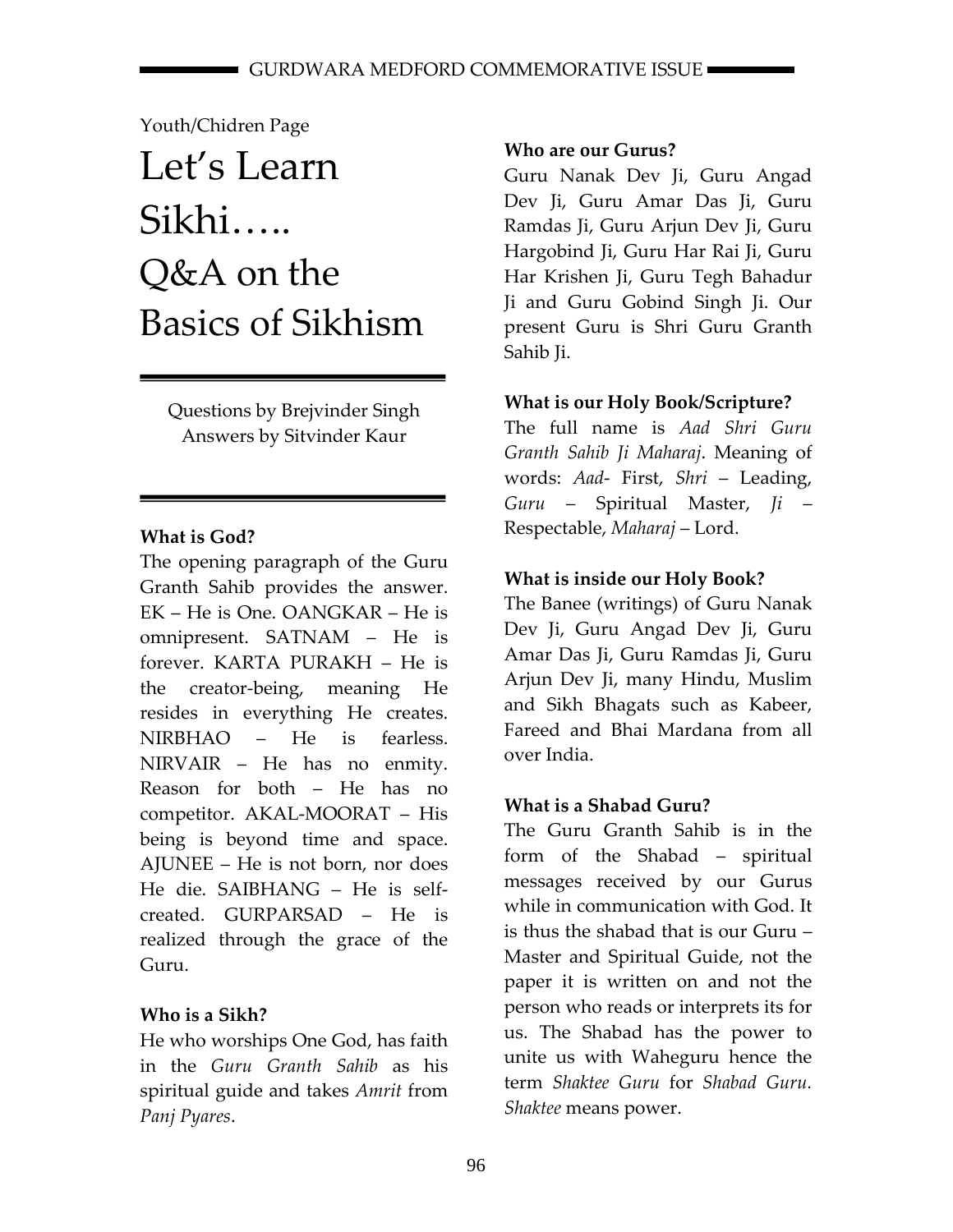#### **Some people claim to be Gurus.**

Sikhs believe in *Shaktee* (power of the *Shabad*) Guru not *Veakti* (physical person) Guru. The world has plenty of individuals calling themselves *Gurus*, Saints,Prophets, even God. They make a living out of such fraud and make fools out of their victims. A Sikh does not fall prey to such tricksters.

#### **What are a Sikh's Daily Prayers?**

In the morning – *Japji Sahib, Jaap Sahib* and *Amrit Swaiyas*. In the evening *Rehras*, and before bedtime *Kirten Sohela.* 

#### **What are the Five K's?**

*Keshas* – Unshorn, Uncut, Natural Hair symbolizing living as Nature created us. *Kanga* – wooden comb symbolizing the diligent upkeep of Keshas. *Kara* – Iron bracelet symbolizing God and creation being a continuous process with no beginning and no end, with no circumference and no center. *Kachaira* – Sikh Shorts symbolizing morality. *Kirpan* – Small Sword symbolizing preparedness to fight evil within the human mind and outside of it.

#### **What are the Four** *Kurehits* **(Major Sins)?**

1. Cutting, removing or otherwise interfering with the natural growth of hair. 2. Use of Liquor, Tobacco and other intoxicating substances. 3. Eating of meat prepared/slaughtered ritualistically. 4. Adultery.

Committing any of the above makes a Sikh Patit (a fallen Sikh) who needs to be re‐baptized.

#### **Who are the Panj** *Pyares* **(Five Beloved Ones)?**

1. Bhai Dya Singh Ji. 2. Bhai Dharam Singh Ji.3. Bhai Himmat Singh Ji. 4. Bhai Mohkam Singh Ji. 5. Bhai Sahib Singh Ji.

#### **Why are they called** *Pyares***?**

They answered the Guru's call to give their heads on Baptism Day, 1699. For that the Guru gave them the honor of being His beloved.

#### **Who are the Chaar** *Shaibjades***?**

They are the sons of Guru Gobind Singh Ji. 1. Baba Ajit Singh Ji. 2. Baba Jujhar Singh Ji. 3. Baba Zorawar Singh Ji. 4. Baba Fateh Singh Ji.

## **Why are they called** *Baba* **even though they were children?**

Baba is used for those who are wise and mature. The Sahibjades accomplished feats that defy wisdom and maturity despite their tender ages. The two elder ones (16 and 14 years) died fighting for Sikhi in Chamkaur and the younger ones (9 and 7 years) were bricked alive in Sirhand for refusing to give up Sikhi.

#### **Who is a Khalsa?**

Guru Gobind Singh provides the answer in *Jagat Jot Japai Nis Basur*…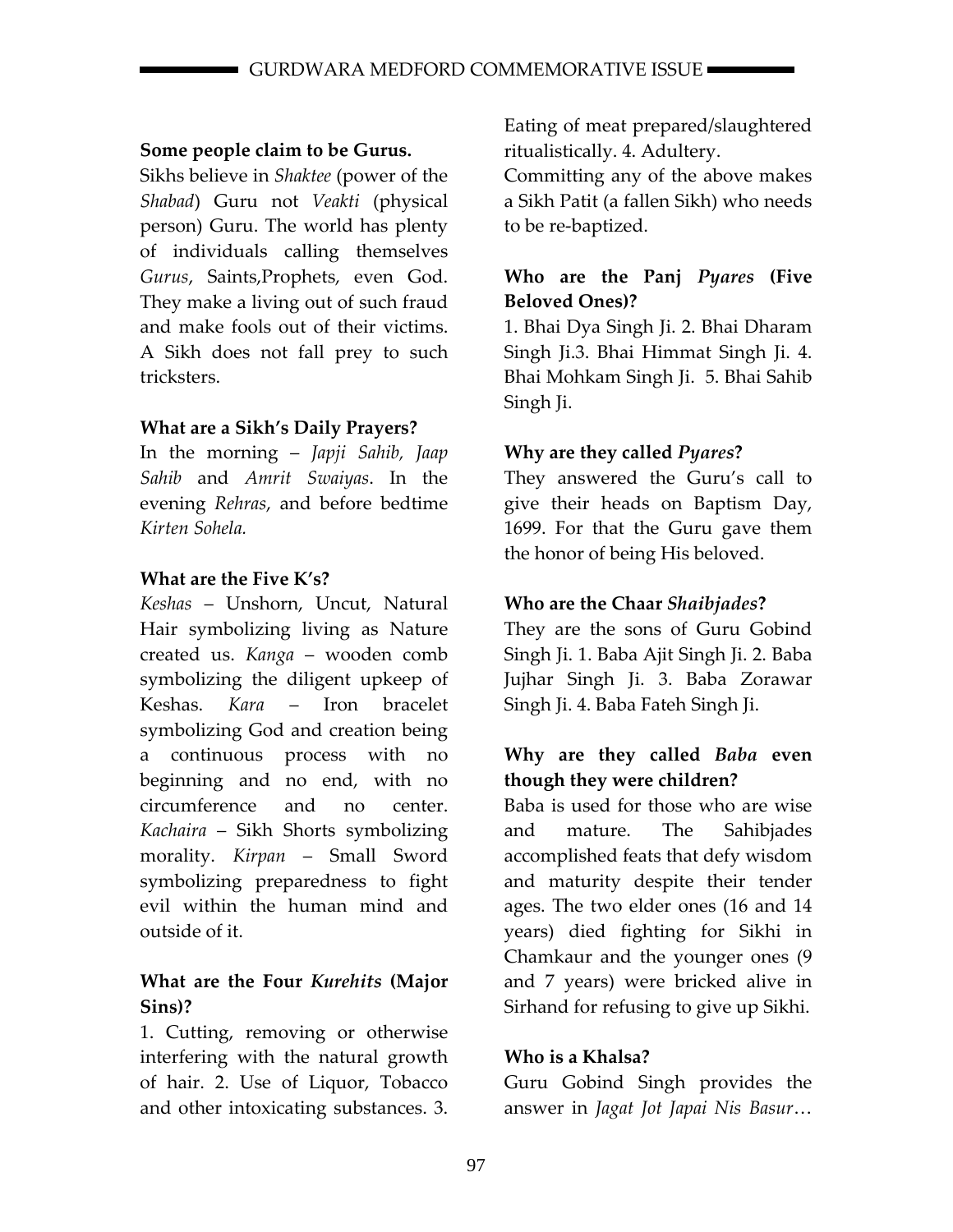A Khalsa adores the ever‐glowing Waheguru, is immersed in Him, does not believe in rituals, and has an illuminated and pure conscience.

## **What is the Sikh** *Fateh***?**

When Sikhs meet up they greet each other with *Waheguru Ji Ka Khalsa, Waheguru Ji Ki Fateh.* Meaning the *Khalsa* belongs to *Waheguru* and victory belongs to Waheguru. The creator of the Fateh is Guru Gobind Singh Ji.

## **What is the Sikh slogan?**

*Bole So Nihal, Sat Sri Akal.* Meaning: Whoever calls (*Bole*) on God who is Everlasting, Supreme and Eternal, is blessed (*Niha*l) by Him. This slogan was used in wars; it is now used at the close of our Ardas in the form of a Jaikara (Cry of Victory) to express our unity and unshakable faith in Waheguru.

## **What is the function of a Gurdwara?**

A Gurdwara allows us an opportunity for Sangat and Sewa. In the sangat we sit and pray as a common group. Listening to Banee and Kirten and doing Ardas is praying. The Gurdwara is also a place to learn. Katha and Kirten are instruments in this regard. It is a place to do sewa. The making and distribution of langgar, washing and cleaning up are examples of this sewa. The Gurdwara is also a place to do daswand – give a portion of our income for charity work.

## **What the way to behave in a Gurdwara?**

One should go in humility and the right frame of mind. The frame of mind is set by our purpose of going there. The purpose is to pray, share, learn and help. Arriving punctually is important. Go the Guru first. Bow respectfully and sit down attentively with devotion and concentration. Enjoy the Kirten; listen to the messages and the Hukamnama. Stand attentively during Ardas and participate in the Jaikaras.

# **What is the reward for those who come with the right frame of mind?**

Bhai Gurdas answers that in his shabad – *Charan Saran Gursikh Ek Paenda*….IF you come with the right frame, for every one step you take to come to Me, I (the Guru) will take a million steps to get to you).

#### **What is the wrong frame of mind for a Gurdwara?**

Going there to socialize. Going to show off. Being late. Sitting in the langgar hall and yacking away over a cup of tea. Discouraging others from going into the Sangat. Not sitting in the Sangat at all, or coming into the Sangat during Degh distribution. Letting your children run around and scream. Leaning against the walls and or sleeping. Not switching off hand phones.